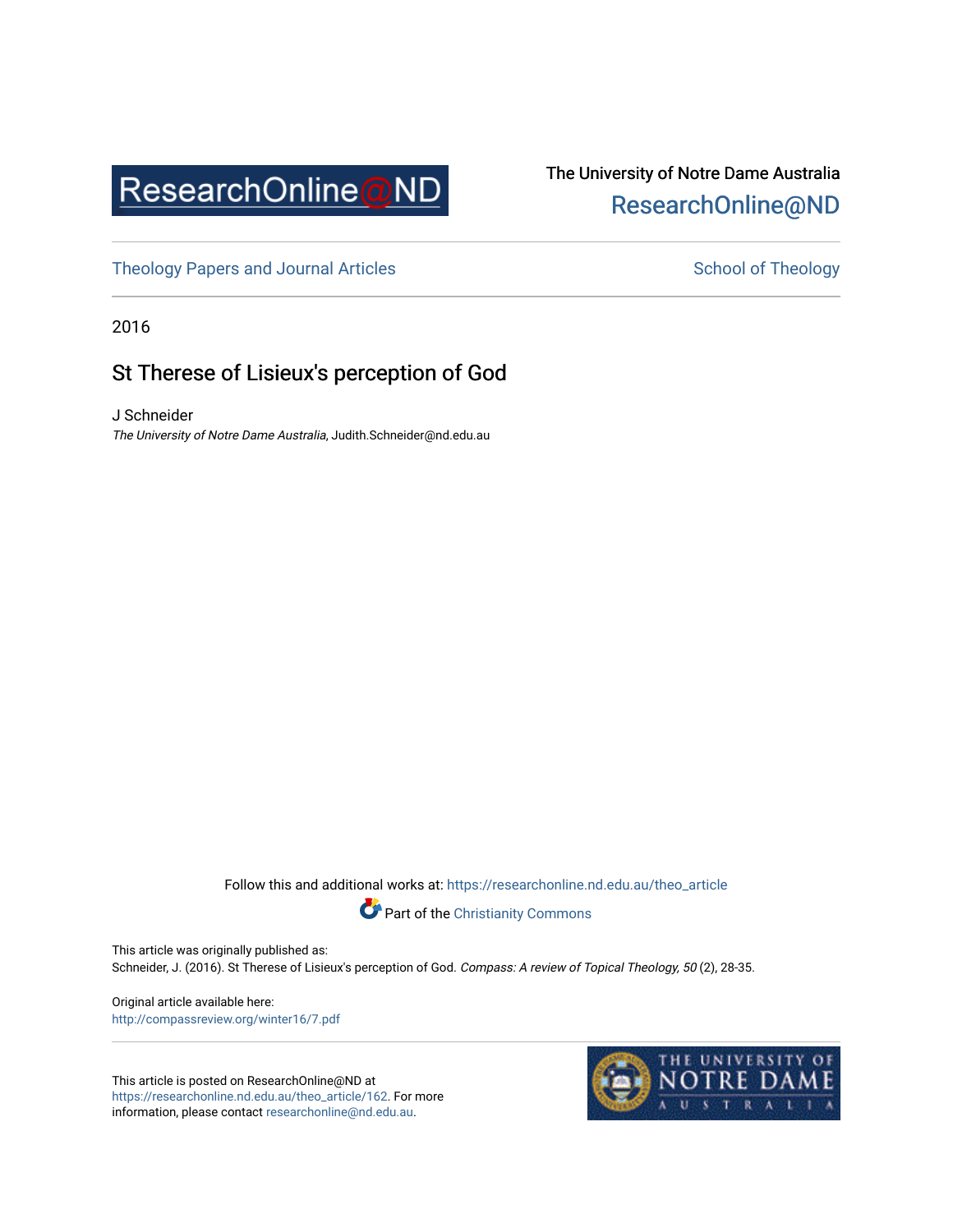# **ST THERESE OF LISIEUX'S PERCEPTION OF GOD**

## **JUDITH SCHNEIDER**

(i) The way her writing can inform us of how we come to view God

(ii) In this light, what might we learn from Thérèse today?

It is probably true to say that, at the level of 'popular' faith, Thérèse of Lisieux has been adopted by many as their 'go-to' person-inheaven. As such, she has been experienced as someone who bestowed special, even miraculous, favours—something she gave permission for in her lifetime.<sup>1</sup> However, here we're not talking about a beyond-death Thérèse we might have personally experienced.2 The Thérèse I will speak about is from research, specifically with respect to the feelings and events she recorded about her life.

It is well-known that millions have visited Thérèse's relics over the years. Why people pursue relics is not something I will address here—except that Thérèse herself took part in this pursuit. She kept bits and pieces from places and people from the past as souvenirs, feeling that by touching them she would be imbued with some of their qualities.<sup>3</sup>

What is Thérèse known for? Often referred to as 'the little flower,' Thérèse was a Carmelite nun, canonized in 1925, quite soon after her death at 24, from tuberculosis, in 1897. Her fame was brought about mainly by the widespread (and unexpected) impact of her spiritual autobiography *Story of a Soul.* This manuscript was written under obedience to her prioress, who also was her biological sister. Its impact, together with its testimony to Thérèse's holiness and her on-going influence in people's faith and their relationship with God, led John Paul II to declaring her a Doctor of the Church for her 'Mastery of the Spiritual Life'.

To show Thérèse's developing perception of God (influencing how she viewed herself) in her writing, and what we might learn from her, I will give a brief biography that includes her theological context, then make a comment on the literary form of her work *Story of a Soul* and follow with an observation about hagiography in general. That will lead to a short discussion on Thérèse's psychological development, the value of her writing with respect to this, and what that might mean for us in our faith life and our understanding of God.

#### *Biography*

We know a lot about Thérèse because she wrote prolifically—as did her mother and sisters, both in and out of the convent. The youngest of nine children of whom only five survived, Thérèse was born in 1873 to Louis Martin (a watchmaker) and Zélie (a maker of fine Alençon lace). Both Louis and Zélie, before marrying, had attempted to enter the religious life, but were refused; Louis was informed that his latin was insufficient, and Zélie was supplied no reason at all. When they married and children arrived, in the background was something of the desire to retrieve an opportunity denied them: the ideals, and romance, of being a religious. Monastic ideals permeated their daily living. (Something that contributed to their recent canonisation, on18th October 2015.) Their home was run according to these ideals. Louis and Zélie, and whichever children were old enough, attended mass early each morning, celebrated feast days with decorated home altars, walked feast-day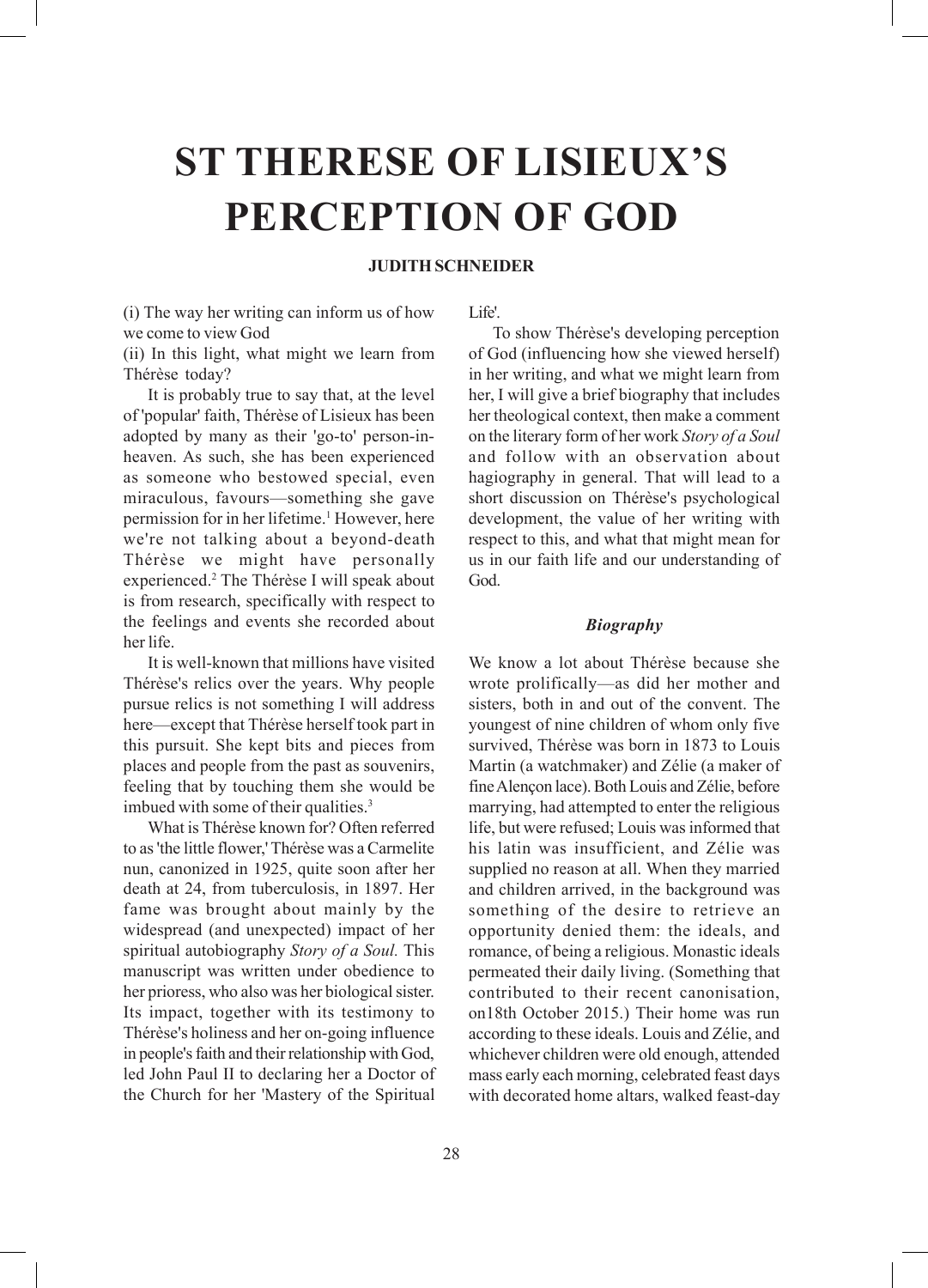processions, and visited the needy with gifts of food. Louis further took part in Church meetings and pilgrimages. Later when Zélie became more pragmatic due to the demands of her business, Thérèse's older sisters Marie and Pauline (who attended a convent school where their aunt Sister Dosithée resided and worked as a nun) served as role models. Thérèse writes she wanted to be just like them.4

Tragically, the Martin family suffered the trauma of losing four children (Louis, in addition, lost a young sister) as at this time infant mortality rate was high. Thérèse herself nearly died in infancy. When Zélie stopped breast-feeding her, Thérèse developed what resembled life-threatening gastroenteritis. She was sent away for the next fifteen months of her life to a wet-nurse. It is interesting to note that Zélie travelled alone at night twenty miles to a farming village in Semallé to make this a possibility.5

Thérèse thrived in Semallé, experiencing the abundance of breast-milk and outdoor village life. It is better appreciated how this time with Rose Taillé will be pivotal in Thérèse's development—as will become clearer later. Further, one cannot help but note the contrast between this more 'earthy' phase of her life and the middle-class 'churchiness' of her biological family (a possible source of difference between Thérèse and her sisters). When she returned home, she readjusted and spent another two and a half years with her mother, before Zélie died from breast-cancer (soon after a painful and disappointing journey to Lourdes). Thus, after a fifteen-month separation from her mother, Thérèse's mother then died when Thérèse was only four years old.

In the absence of her mother (and Rose Taillé), Thérèse attached herself to her sisters, viewing as mother figures first Pauline, and then Marie, but one by one they left to enter the local Carmelite convent at Lisieux. For Thérèse, visiting her sisters proved to be even more wrenching than their leaving, as during their visits Pauline seemed to forget how

special Thérèse was to her. In the psychological language of Attachment theory of John Bowlby and Mary Ainsworth,<sup>6</sup> one might state that Thérèse struggled to form secure attachments, needed for 'self-forgetful' exploration. In *Story of a Soul* she writes that attending school was a misery—from the age of eight up to thirteen, she lacked resilience and the ability to be light-hearted.7 At ten years of age she fell sick, and lived in a kind of delirium for six weeks. In an article on her development, Vitz and Lynch show in the light of Bowlby's attachment theory that Thérèse suffered from 'Separation Anxiety'—validating the sense of weakness that she describes in her writing.<sup>8</sup>

Not having the benefit of this theory and its psychological terms, Thérèse employs spiritual language to describe her griefs, joys, challenges and successes, inheriting the Carmelite psychological tradition of St John of the Cross. Thus we do have a language here, and Thérèse's psycho-spiritual selfevaluation makes for good reading, especially when illuminated by insights from cotemporary psychological theory.

#### *Context*

Thérèse was a person of her time—contending with Jansenism's God, portrayed as stern and scrupulous, requiring persons to ascertain whether, and in what way, they were predestined by grace. If you had a vocation as a vowed religious (discovered through signs, personally or via others), you might find an original way of expressing this—the prevailing religious aim being to assuage God's wrath directed against a secular population who cared little for poor suffering Jesus (images and verse of this time often depicted Jesus as wan and effeminate)<sup>9</sup>. Waning Catholicism in France was, among Catholics, understandably, evaluated with passion. Popular at this time was the devotion of St Margaret Mary Alacoque (newly beatified) to the 'Sacred Heart of Jesus' (to allay God's anger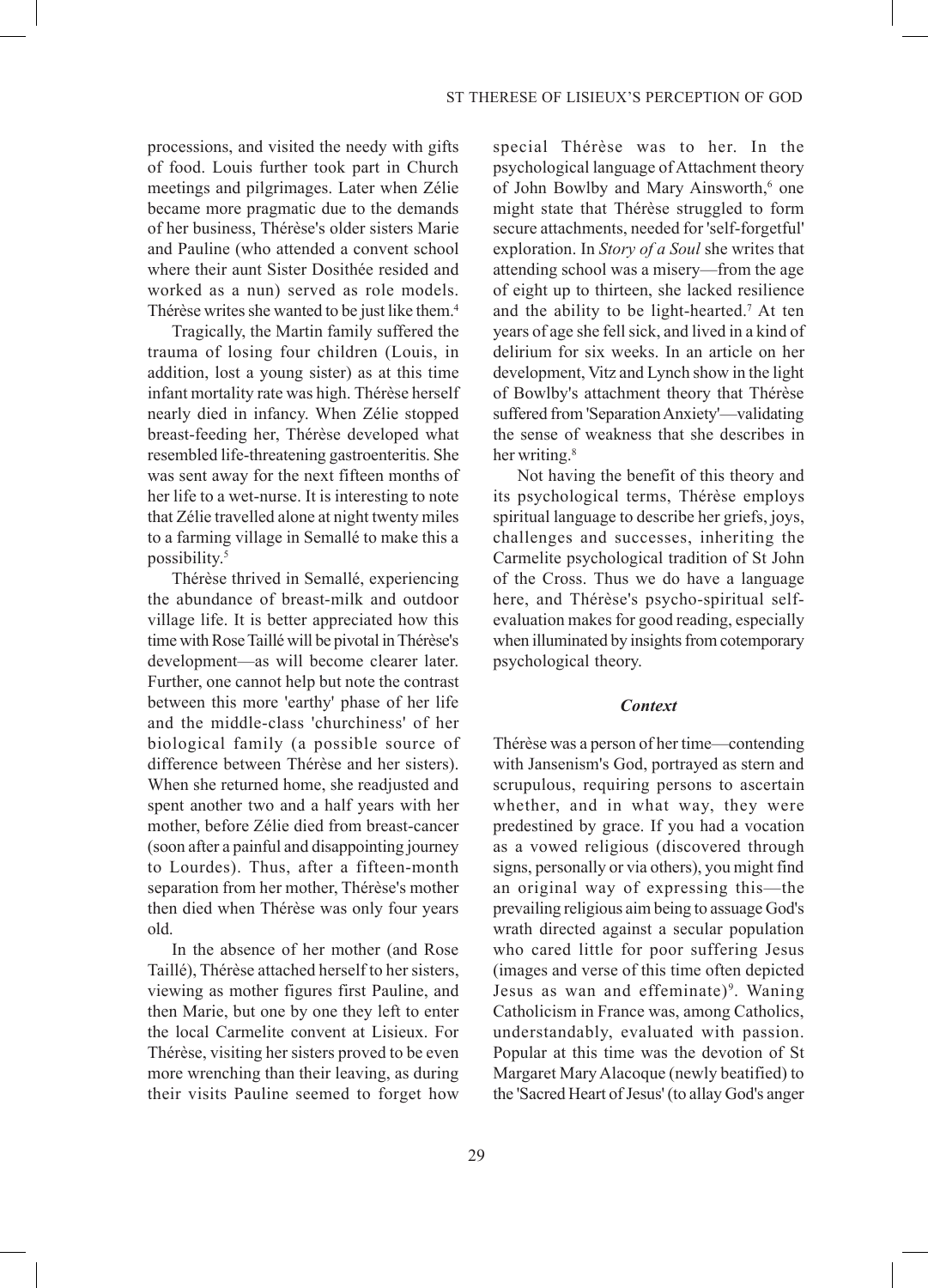toward ungodly France).<sup>10</sup> Popular, too, was the young Joan of Arc, who in the 15th century returned French territory to Godly France. 11

#### *Hagiography*

Recent research has highlighted that Thérèse wrote about herself through the elements of the hagiography of her time (narratives that elevated persons through selecting certain personality traits and life events).<sup>12</sup> The saintly person, in some sense alone in the world, is portrayed as an innocent soul whose every good action in the face of various oppositions and difficult circumstances is observed by God—in the form of a benevolent, omnipotent, parental narrator—vindicating their every step. Today we might mock such narratives, viewing them as naive, but such writing, beyond its romantic strokes, can be explained in developmental terms.

Such hagiographical narratives may be viewed as constructed around the 'true self' who is under threat. The self under threat wants their good intentions recognized. In effect, they are saying: 'I'm the one who tried hard to do well, but my efforts went unnoticed; however, I did not give up.' The hagiographer transfers, in no small way, concern for the saint's plight onto a watching, rescuing, omnipotent other, thus expressing the sufferer's profound desire to be acknowledged.13 Constructing her own hagiography in *Story of a Soul*, Thérèse's story could be summarised as: 'I am a lover of Jesus. My expressions of love toward Jesus seem pretty ordinary, but a lot goes into them'.<sup>14</sup> An ambitious streak leads her to declare that she is great, not in expressing love best of all, but in her desire to express love. Her desire is bigger than anyone else's. To use a simple analogy: if her desire to express love were currency, she'd be a billionaire—her desires are 'immense;' they 'reach even into infinity'; and the object of her love, God, she intuits, is very pleased with this.15

Another feature of hagiographic writing is



*Judith Schneider teaches theology at Notre Dame University Fremantle, and is involved in Christian-Jewish dialogue, acting as Vice-Chair for the Western Australian Council for Christians and Jews.*

a sense of 'everyone is watching me.' We find this in Thérèse's writing. She feels endowed with immense purpose—self-consciously wearing it as a gift for all—in a vocation she invented for herself in response to a 'divine call': to be a victim of God's mercy, rather than of justice, the prevailing fashion (generally interpreted as wrath).<sup>16</sup> This represented a shift from what was accepted in her time, from seeing God as to be feared, from avoiding hellfire as a motivating force, and from expiatory work as necessarily involving (selfimposed) suffering.<sup>17</sup> Her unique assuaging of Jesus' suffering at first entailed seeking to endure pain so that others would, unknowingly, benefit from his mercy, but, later, it involved a reversal: allowing Jesus to accommodate her weakness would demonstrate her gratitude for his mercy.18 Thérèse's use of ironies, *e.g*., of reversal, underlines their importance in hagiographies. The weak one is strong; the young one is wise; $19$  the insignificant one is enormously significant—found in Biblical narratives and later stated explicitly by the apostle Paul in 2 Cor. 12: 10b.<sup>20</sup>

We find, then, in Thérèse's writing a sense that all are watching her, that all revolves around her. While this may sound egotistical, such disclosure to her reader, which includes God as a listening participant, engages the issue of how one might possess a healthy self. When our value is felt to be eroded, a significant primary other capable of defending us (God) might demonstrate that they value us as a precious distinct other. She writes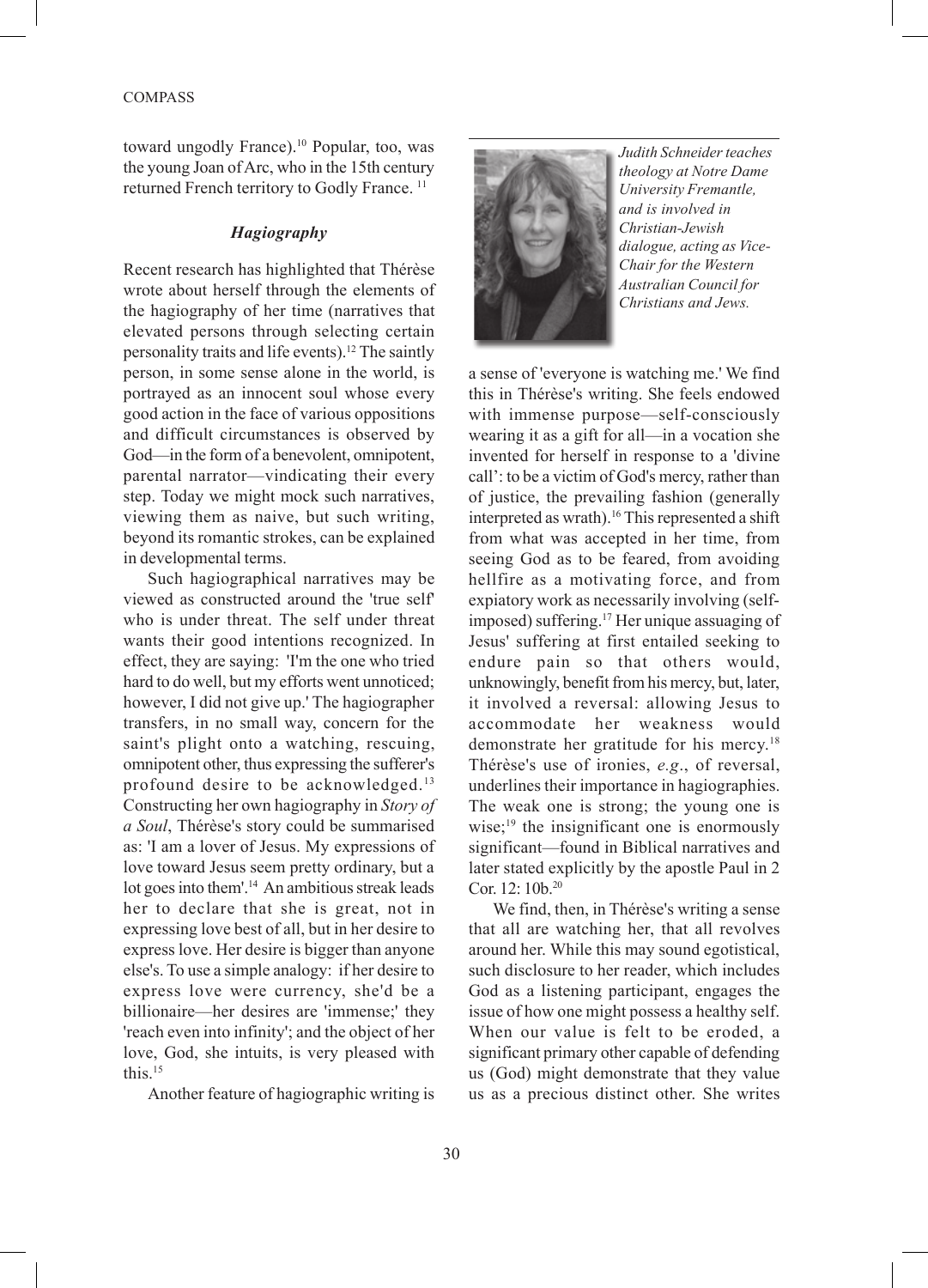about her Clothing Day:

What thoughtfulness on the part of Jesus! Anticipating the desires of his fiancée, He gave her snow! What mortal bridegroom, no matter how powerful he may be, could make snow fall from heaven to charm his beloved? Perhaps people wondered and asked themselves this question. What is certain, though, is that many considered the snow on my Clothing Day as a little miracle and the whole town was astonished<sup>21</sup>

Early on in Carmel, in being given lowly tasks, Thérèse was given to think that she was of little consequence. There was talk of her not having a true vocation (she simply followed her sisters, she was the prioress's favourite, and, worst, by entering the convent she broke her father's heart),<sup>22</sup> so Thérèse had a need to be acknowledged in order 'to be real'. This was a matter of survival. Before suffering loss and the anxiety of separation, she experienced being the centre of attention at home with her family, and she eventually retrieves this through attention from her biological sisters in the Convent. The tenacity Thérèse's expresses in her retrieval (and its accompanying hope) may be traced to the strength of her primary-care relationships, with Rose and Zélie, that informed her perception of God as lovingly indulgent. When she discovers that she is suffering from tuberculosis, she interprets this as her being so special to God that God has called her home to Himself.23 Perhaps now her sisters will see how special she is.

Poignant, yet helpful to us, is the transparency of Thérèse's self-development in her writing.24 We read that as a child she is fêted, but when she loses her childish cuteness, she's overlooked.25 After a time of intense suffering, she retrieves this attention, which embodies a homecoming of sorts. In a book *The End of the Present World* (by Charles Arminjon) owned by her father, she discovers images (that remain with her) of an ultimate home-coming: heaven as a family reunion around the hearth while snow falls outside, where God the great father listens to saintly travellers tell their stories of spiritual conquests in the world below, and pronounces 'well done'. All are blissful united harmony in front of the crackling fire.<sup>26</sup>

In these, Thérèse's psychological vulnerability is exposed to the reader. If we were seeking to measure spiritual maturity by employing markers of healthy selfdevelopment, such as aimed by Joann Wolski Conn,27 using demonstration of confident trust as a gauge, Thérèse may be described as spiritually mature. Additionally, Thérèse appears to display a psychological acuity when she observes, in Augustinian humility, that all that she has, and is, is first given by God—meaning she feels confident trust is not something she could generate independently.28 (We discover, however, that Thérèse does not fully appreciate this as a universal principle when she asks others to also express confident trust<sup>29</sup> without sufficient regard for their emotionalpsychological capital as first 'given by God'). But our purpose here is not to measure Thérèse's spiritual maturity. She perhaps remains in a state of self-absorption, simply reflecting her circumstance of being in need of a watching other to bring her to psychological health.30

#### *Her Little Way*

Thérèse is perhaps best known for her assertion that each person's efforts in the name of love—no matter how small—are of value to God. The expression 'Little way' (attributed as unique to Thérèse) was commonly employed among Carmelites of her time and earlier times, especially in obituaries called *circulaires*. 31 It was a bit like saying 'I did it my way!' except the diminutive effect of 'little' lent a tone of humility. The aim was to suggest, if not an original path, a distinctive one in spiritual terms, which nevertheless conformed to the formula of noting features praiseworthy in the Carmelite life. Thus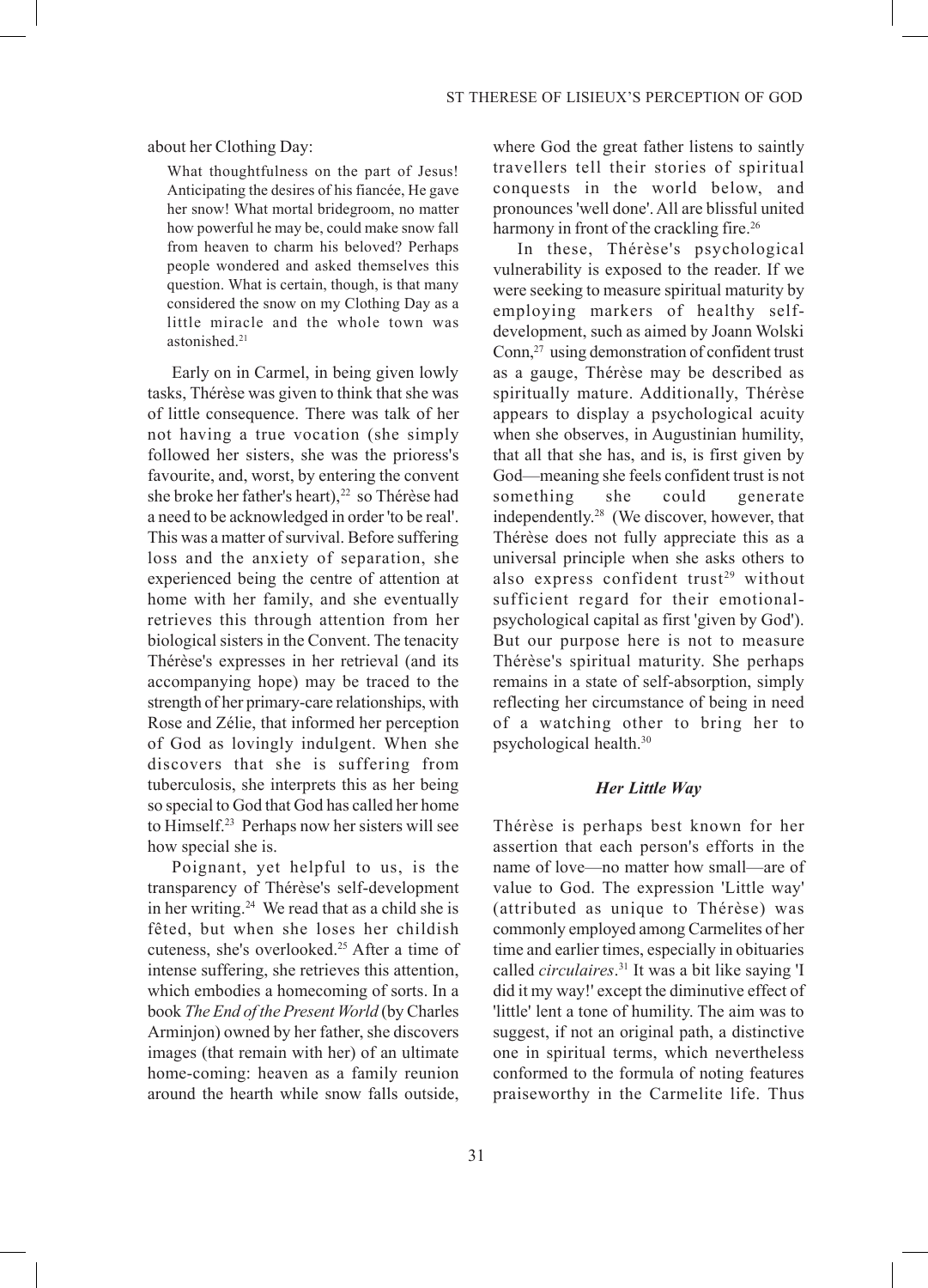Thérèse's little way (*petite voie* or *petit chemin*) did not specifically refer to the notion of spiritual childhood. However, accepting a child's qualities was part of her way. The metaphor considered unique to her was that God might lift her up to himself as an elevator lifts persons, bypassing stairs—good news for those who cannot negotiate stairs such as a child or an invalid!<sup>32</sup>

So, what else was distinctive and inspiring in Thérèse's way? To envisage God as valuing all our efforts no matter how small, or ordinary, to love Him and our neighbour, by selfeffacement, especially by enduring other persons' irritating actions and little injustices. These Thérèse readily encountered, being the youngest (from her teens and into early twenties) in a convent, which at times resembled a geriatric facility (the unreasonableness of some elderly nuns perhaps symptomatic of the onset of dementia). For example, Thérèse describes how when she helps a particularly demanding aged sister, and is rewarded by irritability, this in God's eyes resembles a scene from grand 'feast' in a society 'drawing room.'33

Importantly, from the bank of her life experience, and her spiritual imagination, Thérèse describes a Father-God before whom we should not cower ('run back from' in Jansenist fashion), but, rather, spontaneously run toward. Today, God continues to be portrayed as exacting when we assert God wants us to conceive of him as this, and not that, or expects this from us, and not that, when God is bigger than our narrowing projections. Ultimately, Thérèse did practice resignation of the will to Church teaching regarding God's character, but not in a spirit of timidity or passivity; it was, rather, through a lens of confidence in God's love for her as being like her early parental experience.

## *Links to Psychoanalysis and Developmental Theory*

Thérèse's writing tells us something about

how we interpret our lives with God in mind. Psychological insights into human development since her time have allowed deeper understanding of her spiritual activity. For example, it has been shown that before we come into formal contact with the God of our tradition, we bring our own God—constructed from our experience of parental care.<sup>34</sup> Indeed, we arrive at childhood having constructed a map of relationships in our mind—a map of how the world works and what to expect from others.35 In our faith life, we reconfigure that map—taking early relationships and their images, via the objects and persons that represent these (*e.g*., parents and, importantly, the mother), and draft them into other forms (named 'transitional objects' in post-Freudian psychoanalytic theory). In this interior map, God becomes the guardian, and our quest is to develop into our true selves—in harmony with God. We interact with this map through prayer, where we readjust our expectations in the relational sphere, to express, and experience, hope and courage where previously we lacked hope and courage.

This way of looking at things tells us a lot about a person's emotional health. So frank and transparent is Thérèse's writing that we can see the God she brings to that of her tradition. Her God has the elements of a hardworking mother who sacrifices a lot for her children and husband, and of an often-absent father, who when present, is extravagant in his affection and gifts. Through her mother's correspondence relating how Thérèse was indulged emotionally and materially (in being readily forgiven, and supplied things that brought her joy—*e.g*., hot chocolate, a swing, a puppy), we can readily identify young Thérèse's God as correspondingly quick to forgive, and powerfully provident (just as Zélie effectively impacted Thérèse's environment in response to her requests). Later on, when we find Thérèse's attentive, self-giving God often absent, this may be seen as reflecting Zélie's after death absence, or Louis' absence due to his travel and staying at the Belvedere (his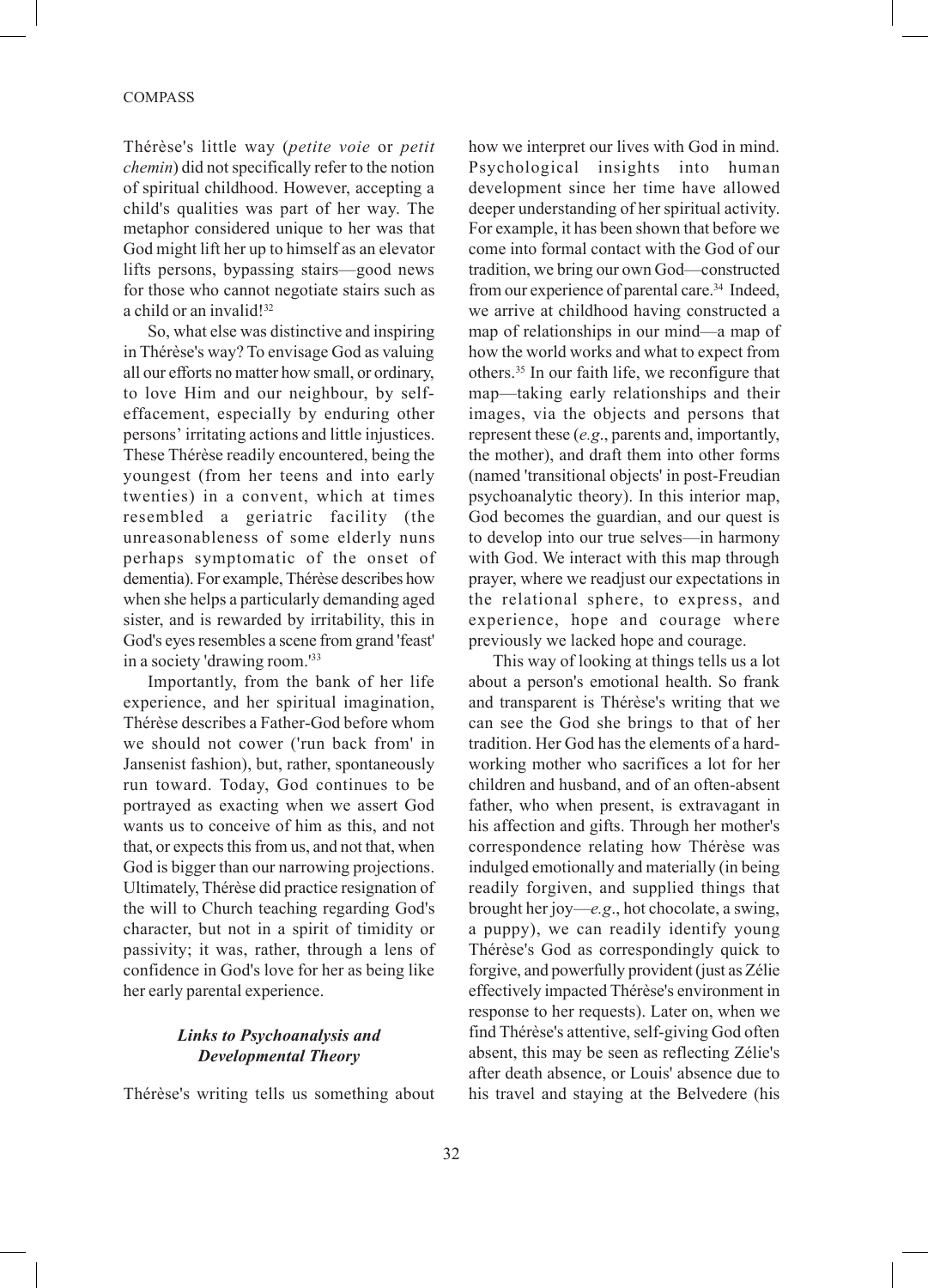spiritual hide-away). Next to affirming what the Church taught about God's character, Thérèse includes, consistent with her early felt experience, the idea that after her death God would empower her to fulfil prayers addressed to her, 36 confident that in her eager responsiveness to him, her desires were in unity with God's will. In assenting to formal teaching about God's character, many of Thérèse's contemporaries were subdued and unimaginative in their faith projections. Thérèse stood out in her irrepressible confidence.

Why was Thérèse able to express such confidence in God's mercy for her—was it because she remembered instances of it, and longed for it again for herself? Her primordial experiences of being loved (Rose, mother, father's doting) and of 'mercy' did give her a sense of inner strength and of being a 'true' self, but her experience of parental abandonment also formed part of how she experienced God. She later felt herself in a 'dark tunnel'; the thought of heaven as 'no longer anything but the cause of struggle and torment.'37 A sense of inner strength and of being a self meant that she could sustain these 'absences'—even absence of God. We find this phenomenon exemplified in some other prominent spiritual figures. An example of childhood experience influencing her sense of God, in both positive presence and unfathomable painful absence, may be seen in Blessed Mother Teresa of Calcutta. While expressing magnanimity and business acumen (on behalf of God) in her spiritual endeavours, she also increasingly felt that God deserted her (an experience of 'darkness, coldness and emptiness…' not unlike the 'dark night of the soul,' an expression from St John of the Cross).38 This corresponds to elements in her early life. Her father, a successful businessman

who was often away on business, died when she was 'about eight,' whereupon her mother capably took charge. The qualities of generous presence and profound absence reappear in her faith-life. Such observation is not meant to reduce spiritual journeys to a sum of influences, but to find how through prayer we transform absence and loss into a constructive self-sense that fosters hope.

#### *What might Thérèse give us today?*

Thérèse's writing, in today's somewhat less religious world, remains valuable because it allows us insights into value acquisition, and into how persons change their outlook through prayer, such as through the kind of interaction Thérèse had with God. Unfortunately, there's still a perception that psychology and spirituality, rather than paralleling, or mutually informing each other, oppose each other in their descriptions of causes and solutions, for fear of psychological explanations finding God superfluous.

From our discussion here, I suggest we steer the two disciplines to speak to each other in a mutually enhancing way. An important connection between Thérèse's psychological and spiritual trajectories is that the more Thérèse felt her limitations (and she felt them acutely—first in her school years, then in Carmel, and finally in her sickness), the more she felt God accommodate her, lift her up, and compensate for her lack. It was as if her limitations, felt to be caused by God, indebted, or compelled God to come to her aid. She found this liberating, and was audacious in her expectation that God would respond. Thérèse hoped and trusted God against evidence pointing otherwise. She felt human limitations and failures were, in God's eyes, assets, attractors of God's love and mercy.

#### **NOTES**

1. Such invitations (to request favours from her after her death) are attributed to Thérèse by her sister Pauline in *Her Last Conversations*. However, as they are filtered through a hearer, some Thérèsian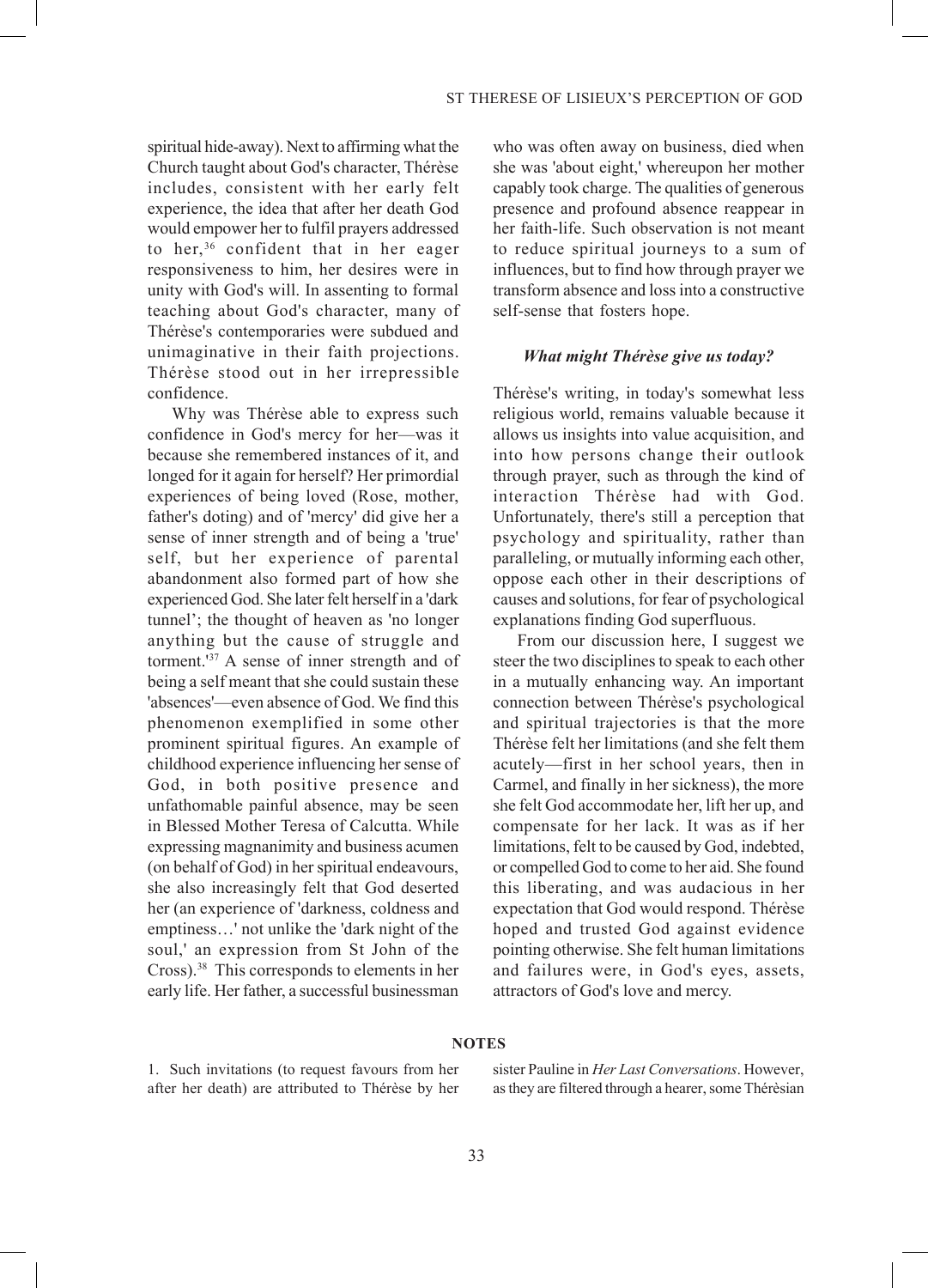#### COMPASS

scholars, such as Jean François Six, *Light of the Night: The Last Eighteen Months of the Life of Thérèse of Lisieux* (London: SCM Press Ltd, 1996) dispute their authenticity. Nevertheless, invitations are recorded in Thérèse's correspondence to the seminarian Maurice Bellière.

2. This article develops an address presented on 22 August, 2014, at 'Fridays at Fairweathers', a bimonthly scholarly address at The University of Notre Dame Fremantle.

3. Thérèse collected objects when she travelled to Rome at the age of 14. Thérèse of Lisieux, translator John Clarke OCD, *Story of a Soul: The Autobiography of St Thérèse of Lisieux* (Washington DC: ICS Publications, 1996), 130-133, 139.

4. Clarke, trans, *Story of a Soul*, 20. 'You were my ideal. I wanted to be like you…' Dosithée, Zélie's older sister, belonged to the Visitation convent at Le Mans. Clarke, trans, *Story of a Soul*, 2.

5. The name of her wet nurse was Rose Taillé.

6. John Bowlby and Mary Ainsworth 1991.

7. Clarke, trans, *Story of a Soul*, 53-93. In this passage, some markers of Asperger's or Autism spectrum disorder may be observed, in Thérèse's preference for telling stories, collecting and imparting knowledge, and concerning herself with objects, rather than participating in games. She tends to aim for correctness, and competes rather than interacts.

8. Vitz, Paul C. and Lynch, Christina P. 'Thérèse of Lisieux from the Perspective of Attachment Theory and Separation Anxiety.' *The International Journal for the Psychology of Religion* 17/1 (2007), 61-80.

9. For example, see popular versions of Pompeo Batoni's 1767 depiction of the 'Sacred Heart of Jesus.' Images of Romantic heroes like this provoked disdain from such as Friedrich Nietzsche. 10. Margaret Alacoque was a visitation nun from the late 17th century. Her devotion stemmed from visions she had.

11. Interest in Joan of Arc was rising. She would be beatified just 12 years after Thérèse's death.

12. See, for example, hagiographies of the saints Thérèse invested in: Théophanie Vérnard (*https:/ /en.wikisource.org/wiki/ Catholic\_Encyclopedia\_(1913)/ Bl.\_Th%C3%A9ophane\_V%C3%A9nard*); for Joan of Arc, see Maree-Edmée Pau, *Histoire de Notre Petit Sœr Jeanne D'Arc*, also Marina Warner, *Joan of Arc: The Image of Female Heroism* (UK:

Oxford University Press, 1981).

13. For this sense (narrating other persons), see, for example, St John of Egypt, *Lives of the Saints*, by Alban Butler, Benziger Bros. ed. [1894], at sacred-texts.com. See also 'Humility' in *Spiritual Diary: Selected Sayings and Examples of Saints* (St Paul Books & Media; 2nd edition, 1990).

14. See 'Manuscript B', Clarke, trans, *Story of a Soul*, 187-200.

15. *Story of a Soul*, 192, 215. See also: Conrad De Meester OCD, *The Power of Confidence: Genesis and Structure of the 'Way of Spiritual Childhood' of St Thérèse of Lisieux* (Staten Island, NY: Alba House, 1998), 195, 201, 274-5.

16. See 'Act of Oblation to Merciful Love,' Clarke, trans, *Story of a Soul*, 180, 276- 277.

17. Conrad de Meester, *The Power of Confidence: Genesis and Structure of the 'Way of Spiritual Childhood'* (Staten Island, NY, Alba House, 1998), 134ff; Ida Görres *The Hidden Face* (New York: Pantheon, 1959), 297-306; John Clarke, Translator, *St Thérèse of Lisieux: Her Last Conversations* (Washington DC: ICS Publications, 1997), 127,130,178., Clarke, trans, *Story of a Soul*, 159. Thérèse ceased wearing a prickle-cross which she found it distracted her from prayer.

18. Jesus 'meets only the ungrateful and indifferent…' Clarke, trans, *Story of a Soul*, 189. See also 180.

19. Clarke, trans, *Story of a Soul*, 105.

20. This is also a Romantic device: the innocent primitive one has the truth naturally (as did Bernadette Soubirous of Lourdes). Ruth Harris, *Lourdes: Body and Spirit in the Secular Age* (New York: Penguin, Compass, 2000), 145-150, especially 150.

21. Clarke, trans, *Story of a Soul*, 155-156. Also, '…everyone seemed to think it so wonderful to see such a handsome old man with such a little daughter that they …'41.

22. Thomas R. Nevin, *Thérèse of Lisieux: God's Gentle Warrior* (Oxford, New York: University Press, 2006), 47, 56. Saint Thérèse of Lisieux: General Correspondence Volume I, 1877-1890, translated by John Clarke OCD (Washington DC: ICS Publications, 1982), 416.

23. Clarke, trans, *Story of a Soul*, 210-211: She experienced the coughing up of blood as '… a sweet and distant murmur that announced the bridegroom's arrival.'

24. Nevin aptly entitles a chapter of his book: